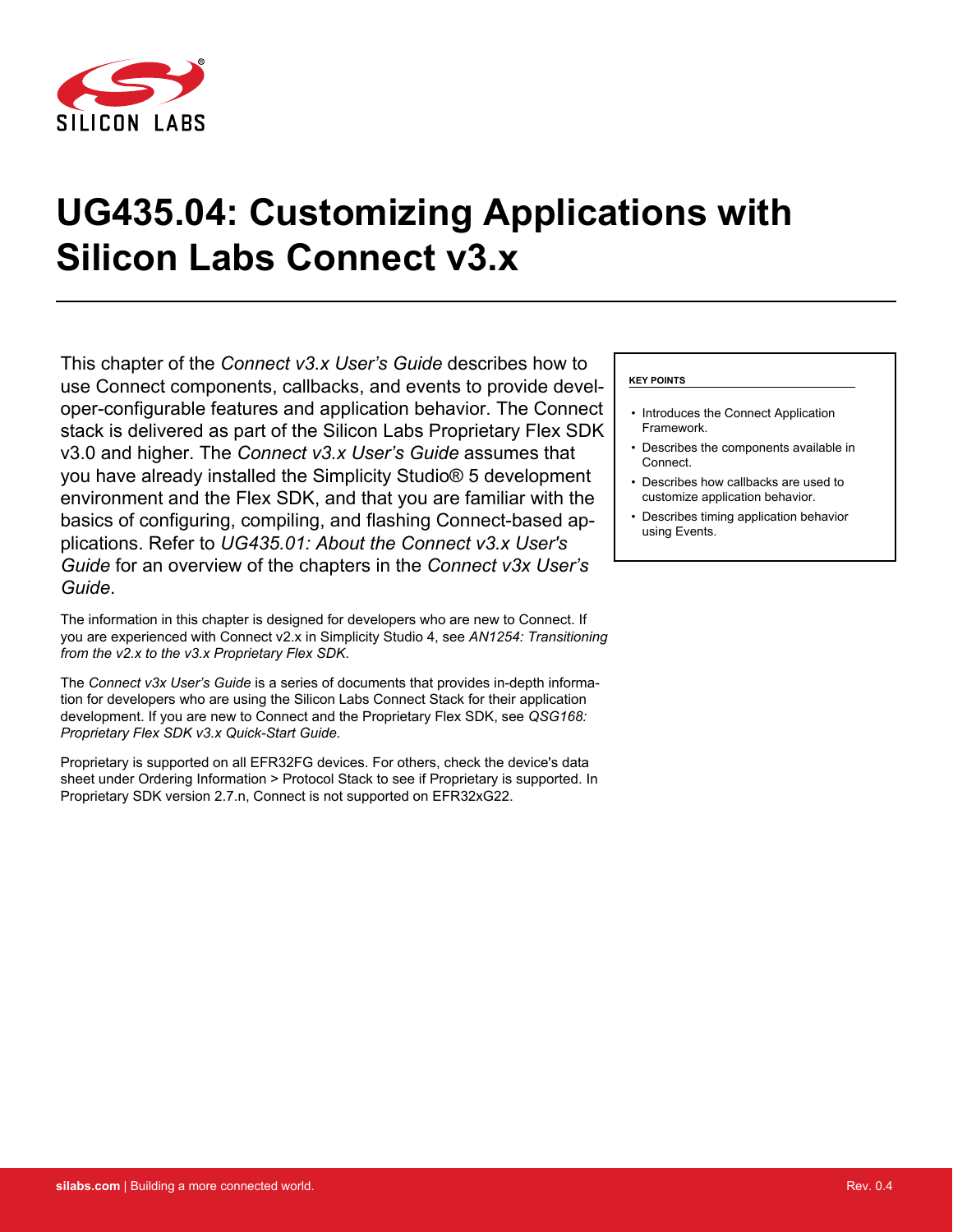## **1. Connect Stack and Application Framework**

Applications based on Silicon Labs Connect incorporate not only the Connect Stack, but also the Connect Application Framework. Together, they allow developers to begin a new project based on a foundation of best-practice application state machine code developed and tested by Silicon Labs. The framework sits on top of the Silicon Labs Connect stack to interface with other platform elements and provide application layer functionality. It consumes the stack handler interfaces and exposes its own more highly-abstracted and application-specific interface to developers.

Consistent with the platform architecture introduced in Gecko Software Development Kit (GSDK) v3.0, the Connect stack and application framework are structured to support optional functionality blocks called **components**. Each Connect component is provided as a standalone library or a set of source code. This allows a developer to generally include only those capabilities essential to the target application, without paying a footprint/resource penalty for an unused feature set.

Each component registers one or more callbacks on top of the Application Framework, which are then implemented by the application (overriding default weakly-defined stubs). In a Connect-based project, callbacks are the places where developers add custom application code on top of the existing Silicon Labs framework to give that application unique behaviors and determine how it will react.

Within the callback implementations, developers can utilize the entire platform and stack APIs – as well as a complete set of Application Framework-specific APIs that often provide high-level wrappers around complex platform or stack functionality. These APIs are documented online at <https://docs.silabs.com/connect-stack/latest> (relevant pages of which are embedded within the Project Configurator in Simplicity Studio 5 (SSv5)), and examples of their usage can be found in the Connect sample code.

The following sections take a closer look at each of the fundamental elements that comprise applications based on Silicon Labs Connect: Components, Callbacks, and Events.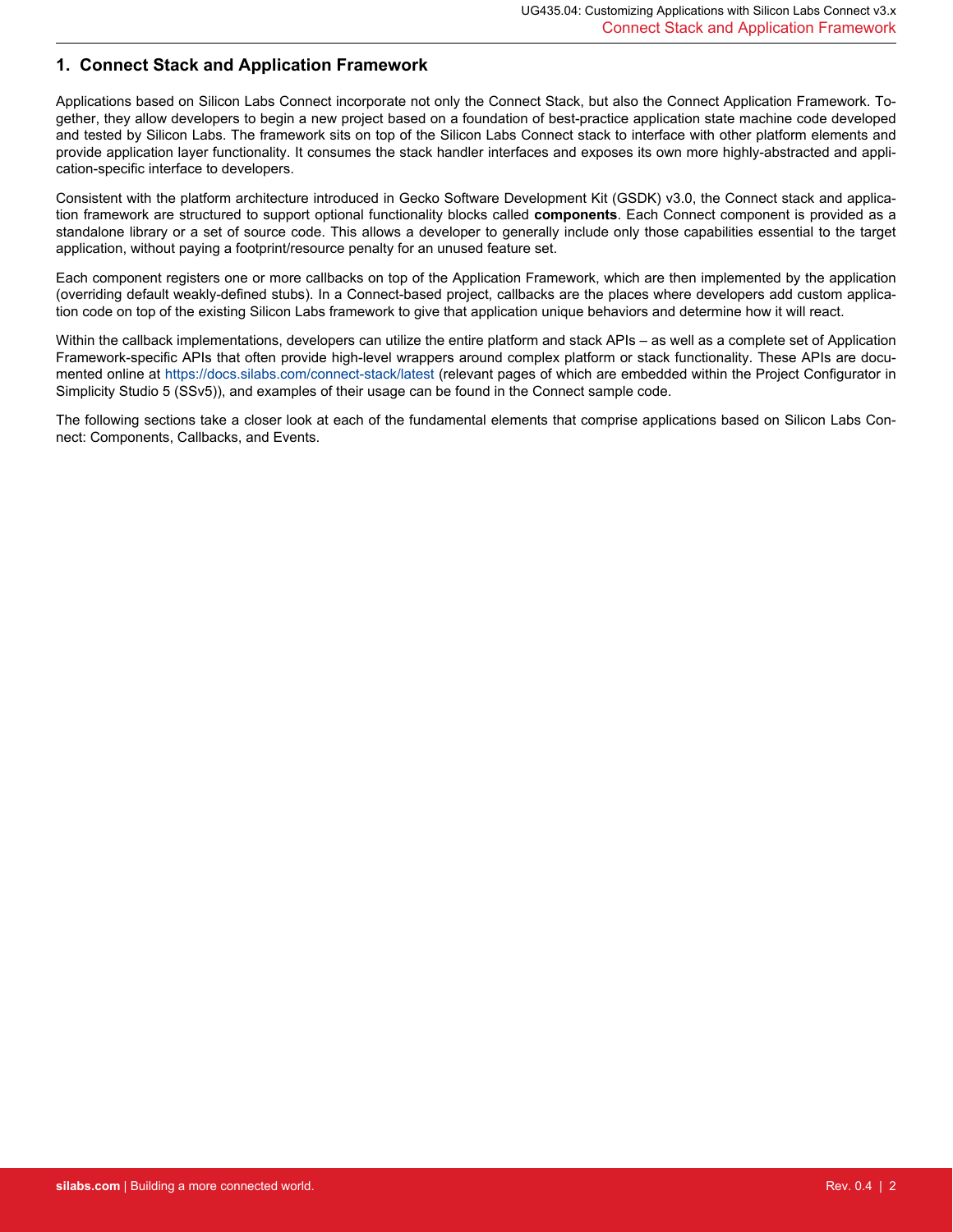## **2. Components**

The GSDK v3.x platform introduced a mechanism – called the **component library** – that empowers developers to leverage existing, proven implementations of desired functionality. The GSDK v3.x and Simplicity Studio 5 (SSv5) were architected from the ground up to support this modular component-based approach to rapid and robust application development.

In Flex SDK v3.x, Silicon Labs Connect (both the stack and application framework) has been reformulated to integrate seamlessly with this component architecture – the Connect-specific elements are accessible to applications in the same way as other components (like the Power Manager for sleep mode transitions, board support for Silicon Labs development kit hardware, and so on) through the SOFT-WARE COMPONENTS tab in the Project Configurator.

Provided as either a standalone pre-compiled library or a set of source code, each component adds a specific feature set to the project. Use the Project Configurator to install desired (or uninstall unwanted) components to add (or remove) the associated code and libraries to/from the build. Many components have configurable options, which can be adjusted directly in the underlying header files or conveniently managed using the Component Editor. Reference information on component descriptions and behaviors – including component dependencies and dependents – is also easily accessible from the Project Configurator.

More information on using the component library is available in the Simplicity Studio 5 User's Guide, available through SSv5 and online at<https://docs.silabs.com>.

#### **2.1 Connect Features in the Component Library**

This section describes some of the Connect components currently available. For a complete and current list (including inter-component dependencies), see the SOFTWARE COMPONENTS tab of a Connect project using the latest Flex SDK. These components can be found beneath the top-level "Connect" group, as shown in the following figure.

| sensor.slcp &                          |                      |                             | $ -$                                |  |
|----------------------------------------|----------------------|-----------------------------|-------------------------------------|--|
| <b>SOFTWARE COMPONENTS</b><br>OVERVIEW |                      |                             |                                     |  |
| ▼ Filter: Configurable Components □    | Installed Components | Components Installed by You | Q Search keywords, component's name |  |
| ▼ Connect                              | $\blacktriangle$     |                             |                                     |  |
| $\triangleright$ Mailbox               |                      |                             |                                     |  |
| $\triangleright$ OTA                   |                      |                             |                                     |  |
| $\blacktriangleright$ Test             |                      |                             |                                     |  |
| ⊘ AES Security                         |                      |                             |                                     |  |
| ◎ Application Framework Common         |                      |                             |                                     |  |
| ⊘ Debug Print                          | ۰                    |                             |                                     |  |
| ◎ Frequency Hopping                    | ۰                    |                             |                                     |  |
| Frequency Hopping (Cli)                |                      |                             |                                     |  |
| ⊘ MAC Queue                            | ۰                    |                             |                                     |  |
| Micrium Stack IPC                      | $\mathfrak{O}$       |                             |                                     |  |
| OTA Bootloader Interface               |                      |                             |                                     |  |
| ⊘ Parent Support                       | ۰                    |                             |                                     |  |
| ⊘ Poll                                 | ٠                    |                             |                                     |  |
| ⊘ Stack Common                         | ۰                    |                             |                                     |  |
| ⊘ Stack Counters                       |                      |                             |                                     |  |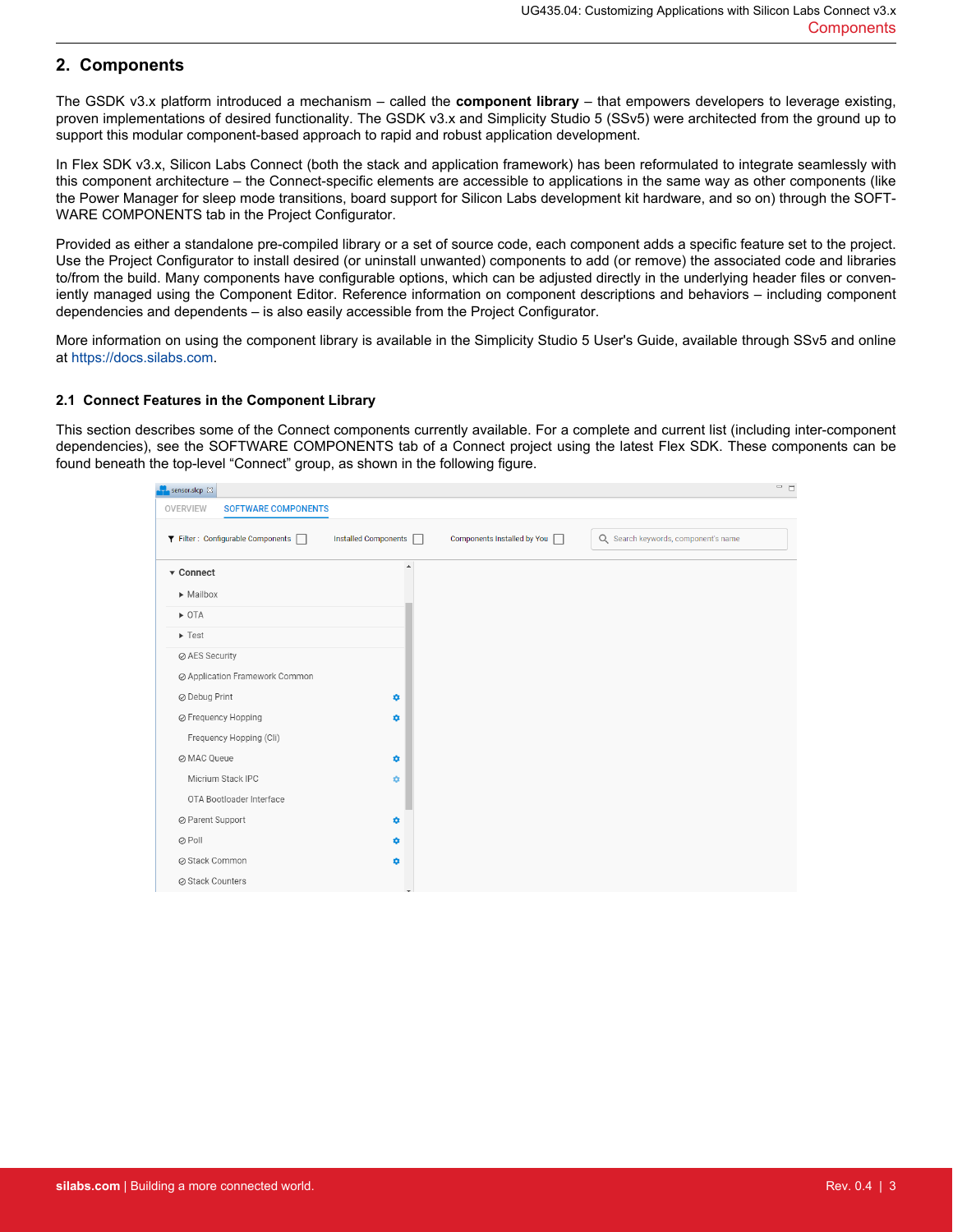#### **2.1.1 MAC and Network Layer Components**

The component library includes the following Media Access Control (MAC) and Network layer Connect components:

- AES Security
- Frequency Hopping
- MAC Queue
- Parent Support
- Stack Common

**AES Security:** Enables nodes to exchange secured messages with IEEE 802.15.4 mode-5-like or mode-5 MAC encryption/authentication using Mbed TLS. This takes advantage of hardware-accelerated AES support on EFR32 devices. Install this component only if the application will use/supports AES security.

**Frequency Hopping:** Allows nodes to communicate while rapidly switching channels in a pseudo-random fashion, thereby reducing channel interference which aids in regulatory compliance. For more information, see *U435.03: Architecture of the Silicon Labs Connect Stack v3.x*.

**MAC queue**: Some applications need to submit multiple messages to the Connect stack. This component provides dynamic memory allocation functionality and permits messages to be queued and sent out as soon as possible according to the submission order and/or priority. Without this component installed, the Connect stack can only process one message transmit request at a time.

**Parent Support** Provides parent features such as indirect communication (communication with sleepy devices), child table, and routing table support. It should be installed for any coordinator or range extender node intended to support multiple end-device and/or sleepy end-device nodes. To save flash/RAM, star end devices, direct devices, or MAC devices should not install this component. The Parent Support component is also discussed in *UG435.07: Energy Saving with Silicon Labs Connect v3.x*.

Indirect queue support buffers packets destined for sleepy child devices.

The child table allows a star coordinator or a star range extender to support multiple child devices. Child devices are aged and eventually removed. The child information table is stored in non-volatile memory (NVM) and requires (n\*11) Bytes token space, where n is the configured child table size. (For more information, see section [2.2 Connect Application Dependency on Non-Connect Components.](#page-6-0)) The child table size of a coordinator is limited to 64, while the range extender child table sizes are limited to 32.

A routing table is needed for star coordinator applications in extended star networks (that is, the network includes star range extenders). It stores the information collected from star range extenders.

**Stack Common:** Provides Connect Stack common functionalities such as 15.4-like MAC layer, events system, dynamic memory allocation, and other required infrastructure functions. It also provides the stack configuration file, which allocates all the sizable RAM data structures. Should be installed in any Connect application.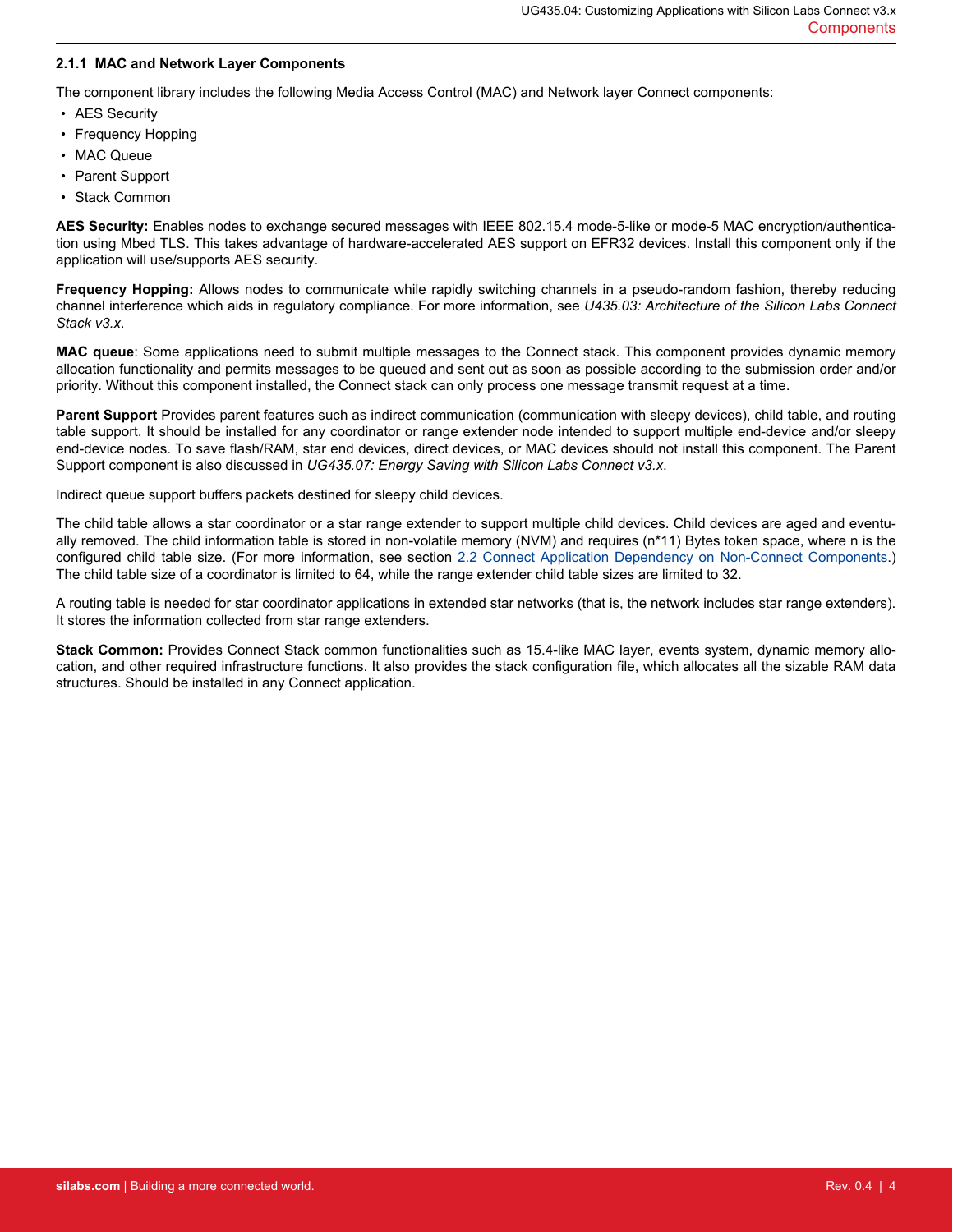#### **2.1.2 Application Framework Components**

The optional Connect Application Framework components are used to manage application layer functionality as follows:

- Mailbox
	- Mailbox client
	- Mailbox server
- Application Framework Common
- Debug Print
- Frequency Hopping (CLI)
- CMSIS Stack IPC
- Poll
- Stack Counters

**Mailbox**: A server/client service that allows client nodes to submit messages to, and retrieve messages from, a server node. An application-layer protocol (as opposed to the indirect queue, which is provided by the MAC layer), the Mailbox component supports much longer timeouts (default 1 hour, can be set to days) than the indirect queue (between 8 and 30 seconds). The Mailbox component is not supported in MAC mode. The Mailbox feature is also discussed in *UG435.07: Energy Saving with Silicon Labs Connect v3.x*.

**Application Framework Common**: Declares all the required application framework globals, initializes the Connect stack and dispatches stack callback calls as needed to the application components.

**Debug Print**: Provides APIs for adding serial debugging capability (printf-style printing from the application).

**Frequency Hopping (CLI)**: Provides frequency hopping CLI commands.

**CMSIS Stack IPC**: Provides an IPC (Inter-process communication) for the Connect stack APIs. If this component is installed, the stack will be running within an RTOS (Real time operating system) as an RTOS task and the application framework will run as a separate task. APIs are invoked at the application framework using an IPC. Similarly, stack callbacks are communicated to the application framework task using an IPC. For more information, see *UG435.05: Using Real Time Operating Systems with Silicon Labs Connect v3.x*.

**Poll**: Manages periodic polling for end devices. Regular end devices need to exchange some sort of traffic with the parent as a **keepalive** mechanism, also referred to as a **long poll** interval. Star sleepy end devices need to poll the parent for incoming packets, also referred to as a **short poll** interval. Star end devices are in long poll mode by default. The application can switch to short poll mode when appropriate using the component API. For instance, a star sleepy end device sends out a packet that expects a response. The application then switches to short poll mode until the expected response is received. The Polling component is also discussed in *UG435.07: Energy Saving with Silicon Labs Connect v3.x*.

**Stack Counters**: Provides stack packet counters functionality. If this component is installed, the Connect stack keeps track of successful and failed transmissions as well as successful received packets and dropped incoming packets.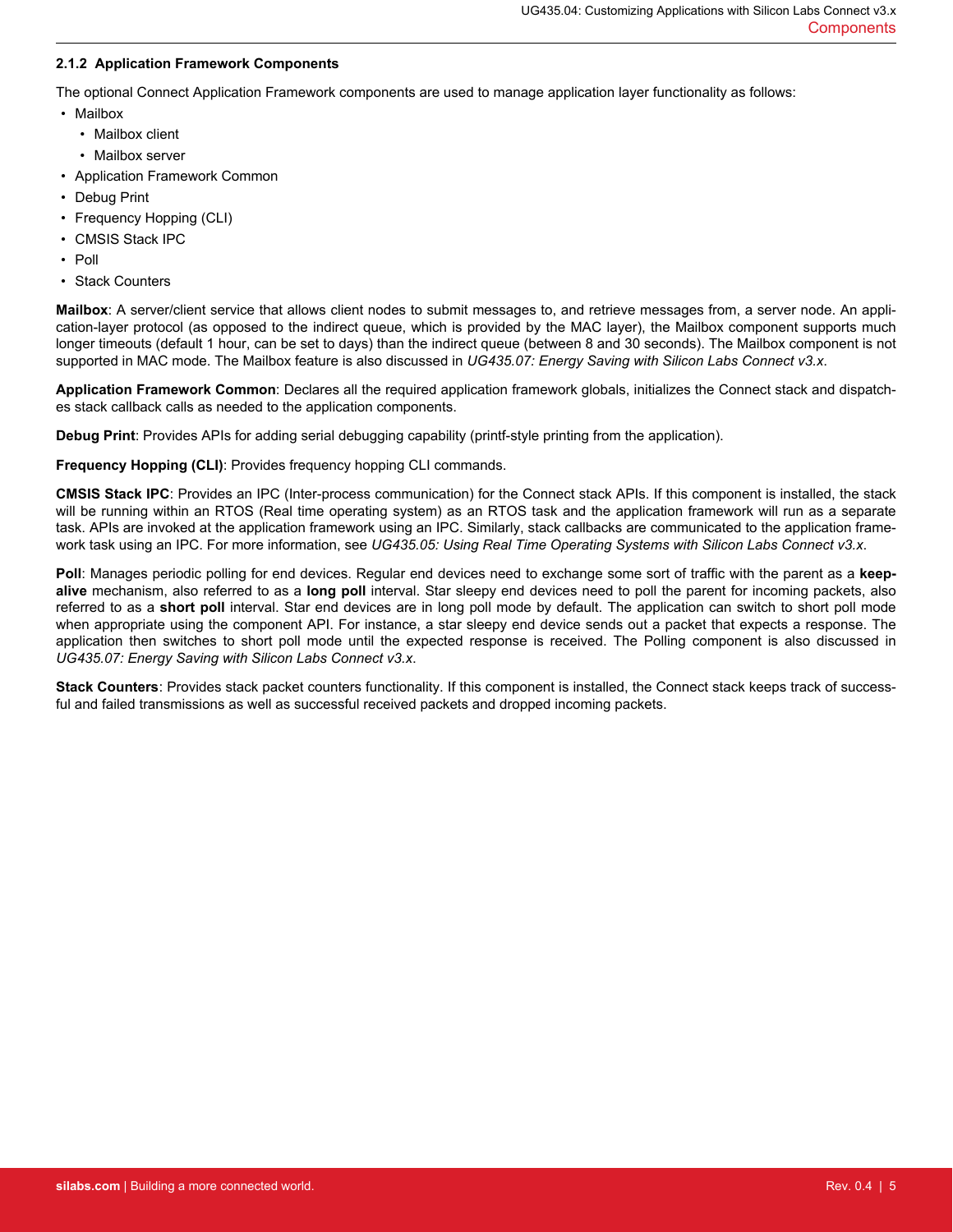#### **2.1.3 Bootloader-Related Components**

Connect provides the following components that either directly implement or support the Connect Over-the-Air (OTA) bootloader functionality. For more in-depth coverage of this feature set, see *U435.06: Bootloading and OTA with Silicon Labs Connect v3.x*.

**Note:** OTA Bootloader components are not supported in MAC mode.

- OTA
	- OTA Broadcast Bootloader Client
	- OTA Broadcast Bootloader Server
	- OTA Unicast Bootloader Client
	- OTA Unicast Bootloader Server
- Test
	- OTA Bootloader Test Common
	- OTA Broadcast Bootloader Test
	- OTA Unicast Bootloader Test
- OTA Bootloader Interface

**Bootloader Interface** : Provides a set of APIs for interacting with the Gecko Bootloader.

OTA Bootloader Server components implement the server side of the OTA bootloader protocol. They include all the functionality to distribute an image to one or multiple target devices (clients) and to instruct one or more clients to perform an image bootload operation at a certain time in the future.

**OTA Broadcast Bootloader Server:** The broadcast server version, meant for multiple clients.

**OTA Unicast Bootloader Server:** The unicast server version, meant for a single client.

OTA Bootloader Client components implement the client side of the OTA bootloader protocol. They include all the functionality to download an image from an OTA bootloader server and to be instructed to perform an image bootload at a certain time in the future.

**OTA Broadcast Bootloader Client:** The broadcast client version that assumes there are multiple clients receiving the same image simultaneously.

**OTA Unicast Bootloader Client:** The unicast client version that assumes only one client is receiving the image from the server.

OTA Bootloader Test components provide test code to demonstrate how to perform flash read/write/erase operation locally and how to use the OTA Bootloader Server/Client components to perform an OTA bootloading operation. These components also support a set of CLI commands.

**OTA Bootloader Test Common:** The common part of the bootloader tests which contains the CLI commands for the external Flash part operations, as well as functions that work the same way for broadcast and unicast (for example, setting the image tag on the client side).

**OTA Broadcast Bootloader Test:** The broadcast-specific bootloader test functions, such as CLI commands for setting up the target devices, starting the distribution, and requesting a bootload from the targets.

**OTA Unicast Bootloader Test:** The unicast-specific bootloader test functions. The same as above but different CLI commands with some differences to those in the broadcast commands.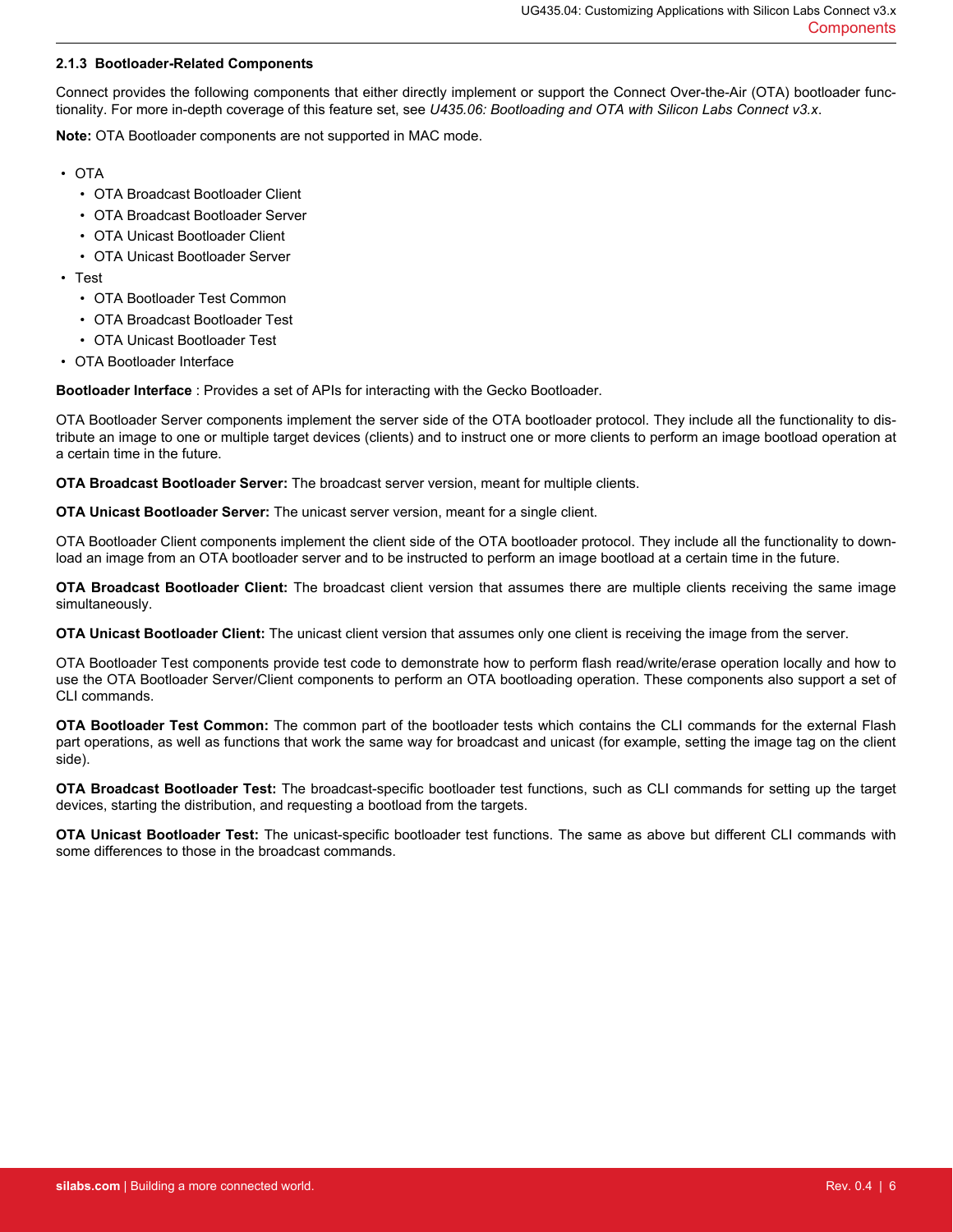#### <span id="page-6-0"></span>**2.2 Connect Application Dependency on Non-Connect Components**

With the advent of GSDK v3.x and its unified approach to platform modularization and configuration, prior support for some Connectspecific implementations of common features has been replaced by universal stack-agnostic solutions elsewhere in the component library. This includes the (former) Idle/Sleep and NVM "plugins". Note: Developers who have worked previously with Connect in SDKs prior to v3 should consult *AN1254: Transitioning from the v2.x to the v3.x Proprietary Flex SDK*.

Device energy mode transitions are now overseen by the Power Manager component (for more information, see *UG435.07: Energy Saving with Silicon Labs Connect v3.x*).

Connect applications require emulated nonvolatile memory support. Silicon Labs provides a number of such solutions, located in the Services component group (NVM3 is strongly recommended). These libraries simulate an EEPROM within the internal flash of the chip to maximize the lifetime of flash pages and reduce write cycles by wear leveling writes across the flash. This NVM is used for persistent storage of tokens for the network (automatically managed by the stack) and application layers (the application can add its own tokens).

These tokens incur the following hardware requirements:

- **SimEEv1**: 8 kB flash is used to provide 2 kB token space
- **SimEEv2**: 36 kB flash is used to provide 8 kB token space
- **NVM3** (strongly recommended): Configurable storage with at least three flash pages
- All versions: 47 bytes of token space are consumed by the Connect stack. For end devices this represents the complete token storage footprint. Coordinators and range extenders can require up to an additional 704 bytes due to the Parent Support component (n \* 11 bytes, to support up to n children, where n is between 0 and 64).

For more information, see *AN703: Using Simulated EEPROM Version 1 and Version 2 for the EFR32 SoC Platform*; *AN1135: Using Third Generation Non-Volatile Memory (NVM3) Data Storage*; and *AN1154: Using Tokens for Non-Volatile Data Storage*.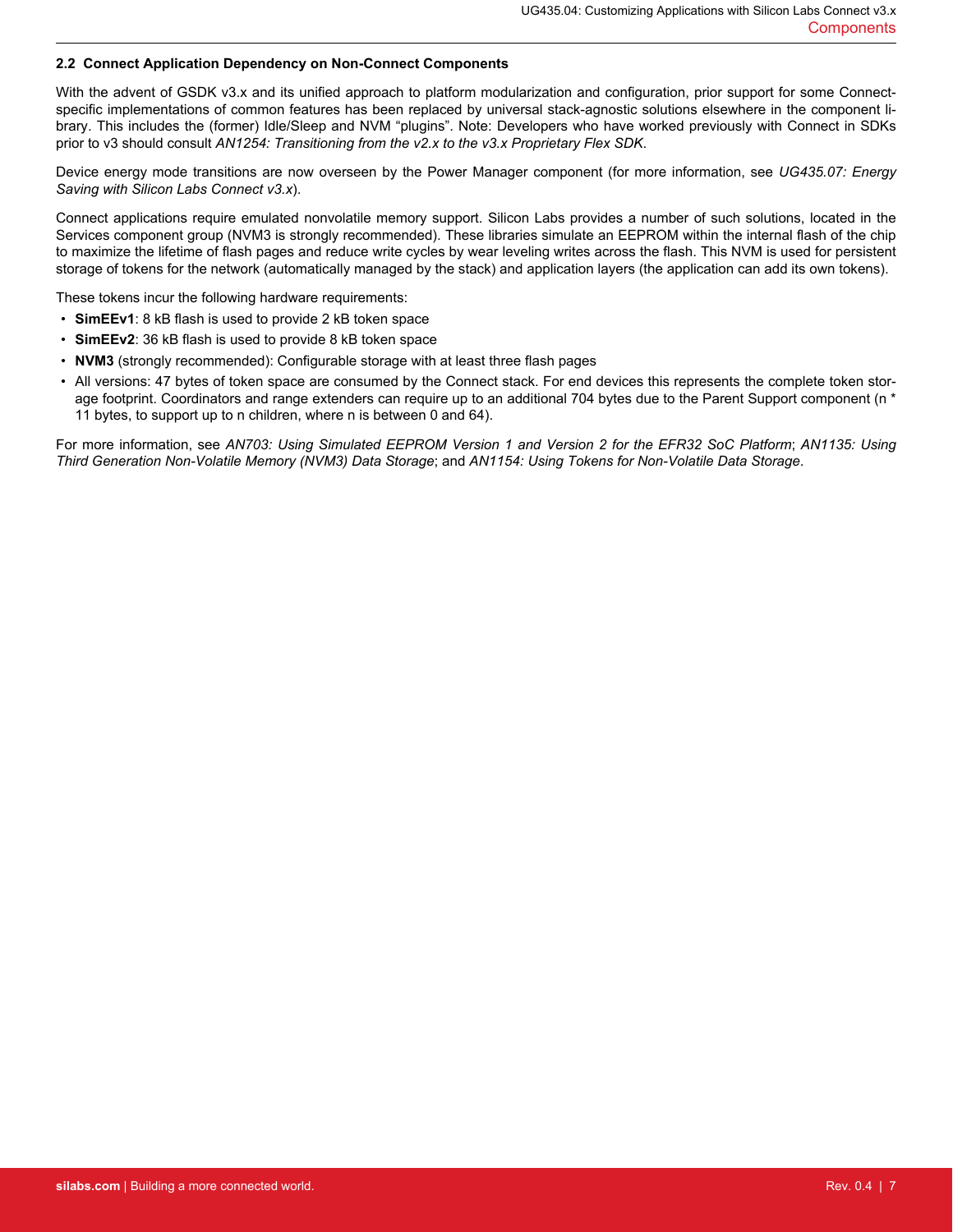## **3. Callbacks**

Connect-based applications include the Stack Common and Application Framework Common components, which not only provide the required initialization actions but also implement the stack handlers and dispatch them to every dependent component callback. While Silicon Labs provides all the source code for the Connect Application Framework (the stack and RAIL are provided as pre-compiled libraries), user-created code should live outside the framework and should interact with the framework through the Connect Application Framework API exposed by the framework utilities and callbacks.

GSDK v3 projects include a *main.c* file (Connect-based applications should leave this unaltered) that initializes the stack and runs its main loop. The stack will call emberAfInitCallback() (in *app\_init.c*) at the end of its initialization and emberAfTickCallback() (in *app\_process.c*) from the main loop. Using these functions for init and main loop actions empowers the Connect stack to prioritize operations critical to the timely execution of stack and radio tasks.

Stack callbacks are routed through and distributed by the Application Framework. This can be observed by noting the prefix on relevant API function names (`ember` being associated with the stack API and `emberAf` associated with the Application framework API). For example, when the receipt of an incoming message causes the stack to raise emberIncomingMessageHandler, the message is both passed to emberAfIncomingMessageCallback (for processing by the application) and emberAfIncomingMessage (to be consumed by components), as dictated below in *app\_framework\_stack-cb.c* (from gecko\_sdk\_3\*/protocol/flex/app-framework-common/).

```
void emberIncomingMessageHandler(EmberIncomingMessage *message)
{
   emberAfIncomingMessage(message);
  emberAfIncomingMessageCallback(message);
}
```
When installing a component, note the callback(s) prototype code provided to the right of the component list in the Project Configurator. Use these reference examples to implement the necessary callbacks in a .c file, typically *app\_process.c* for your installed components, as illustrated in the following example.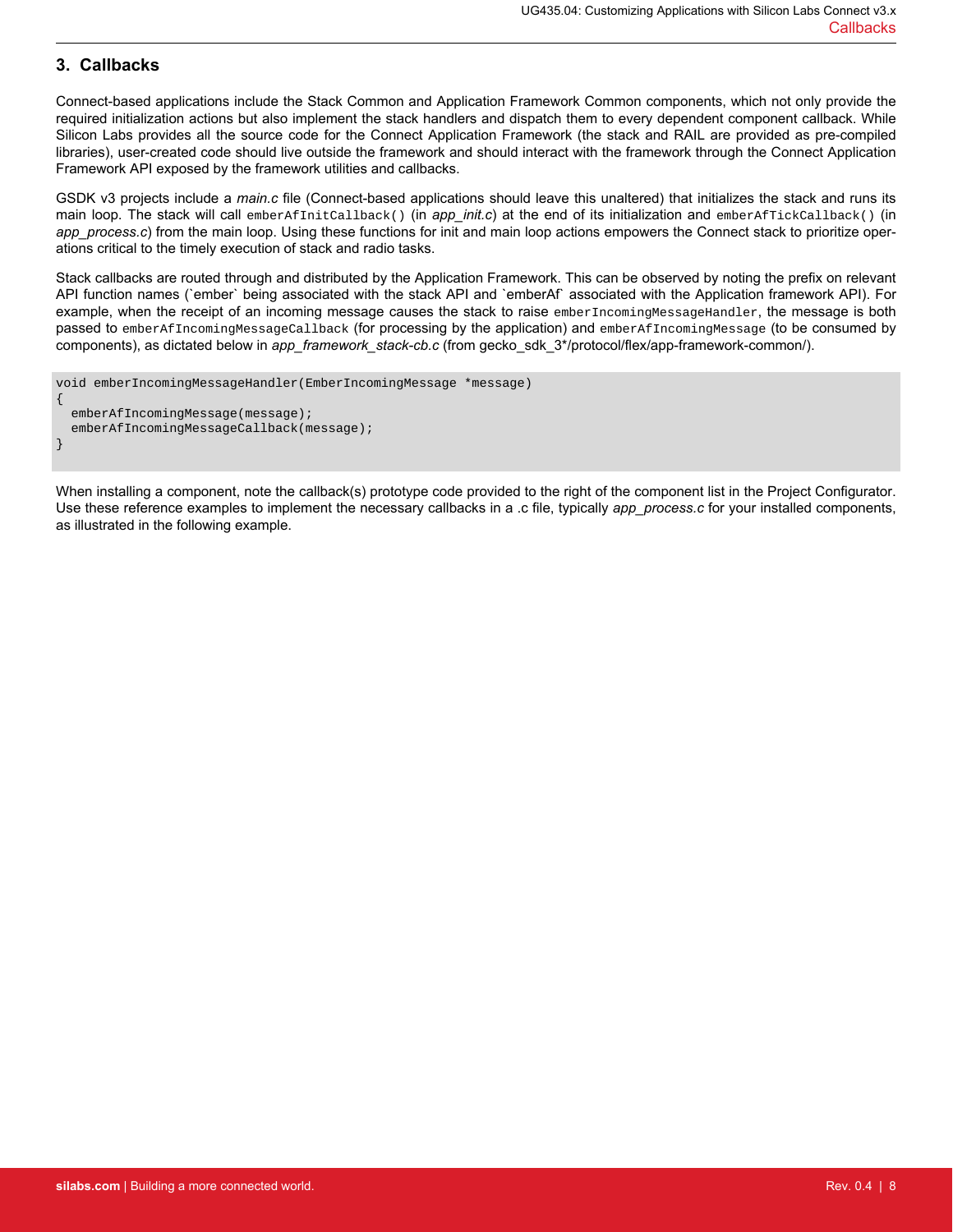#### **3.1 Implementing Callbacks to Support Installed Components**

As an example, when installing the Mailbox Client component in the Software Configurator, a number of changes are automatically generated within the project to support the new component. These include:

- A configuration file (*mailbox-client-config.h*) is copied into the /config directory.
- The /mailbox SDK directory is copied or linked into /gecko\_sdk\_3.0.0/protocol/flex.
- Necessary include directories are added to the project settings.
- Files under /autogen are modified where necessary to support the functionality introduced by the component.

Although they are weakly defined in the SDK (in this case, */gecko\_sdk\_3.0.0/protocol/flex/mailbox/mailbox-client/mailbox-client-cb.c*), before you can make use of a newly-installed component the application often must implement the associated callbacks. To facilitate this task, prototypes are provided where necessary in the embedded documentation displayed in the Project Configurator:

| OVERVIEW<br><b>SOFTWARE COMPONENTS</b>                    |                             |                                                                                                                                                                                                                                                                                                                                                                                                        |  |  |
|-----------------------------------------------------------|-----------------------------|--------------------------------------------------------------------------------------------------------------------------------------------------------------------------------------------------------------------------------------------------------------------------------------------------------------------------------------------------------------------------------------------------------|--|--|
| ▼ Filter: Configurable Components<br>Installed Components | Components Installed by You | Q Search keywords, component's name                                                                                                                                                                                                                                                                                                                                                                    |  |  |
| ▶ Advanced Configurators                                  | <b>Mailbox Client</b>       | Configure                                                                                                                                                                                                                                                                                                                                                                                              |  |  |
| ▶ Bluetooth                                               |                             |                                                                                                                                                                                                                                                                                                                                                                                                        |  |  |
| ▶ Board                                                   |                             | callback ember ACPT ug i nMa i TboxCT Tent.Check I nboxCaTTback () will be invoked<br>either to provide the retrieved message or to indicate the reason for failure. More                                                                                                                                                                                                                              |  |  |
| ▼ Connect                                                 |                             |                                                                                                                                                                                                                                                                                                                                                                                                        |  |  |
| • Mailbox                                                 | <b>Callbacks</b>            |                                                                                                                                                                                                                                                                                                                                                                                                        |  |  |
| <b>⊘ Mailbox Client</b>                                   | ۰                           | void emberAfPluginMailboxClientMessageSubmitCallback (EmberAfMailboxStatus status, Ember                                                                                                                                                                                                                                                                                                               |  |  |
| Mailbox Server                                            | ٠                           | NodeId mailboxServer, EmberNedeId messageDestination, uint8 t tag)<br>Mailbox Client Message Submit Callback. More                                                                                                                                                                                                                                                                                     |  |  |
| $\triangleright$ OTA                                      |                             | void emberAfPluginMailboxClientMessageDeliveredCallback (EmberAfMailboxStatus status, Em<br>berNodeId mailboxServer, EmberNodeId messageDestination, uint8 t tag)<br>Mailbox Client Message Delivered Callback. More<br>void emberAfPluginMailboxClientCheckTnboxCallback (EmberAfMailboxStatus status, EmberNod<br>eid mailboxServer, EmberNodeld messageSource, uint8 t *message, EmberMessageLength |  |  |
| $\blacktriangleright$ Test                                |                             |                                                                                                                                                                                                                                                                                                                                                                                                        |  |  |
| ⊘ AES Security                                            |                             |                                                                                                                                                                                                                                                                                                                                                                                                        |  |  |
| ⊘ Application Framework Common                            |                             | messagelength, uint8_t tag, bool moreMessages)<br>Mailbox Client Check Inbox Callback. More                                                                                                                                                                                                                                                                                                            |  |  |
| ⊘ Debug Print                                             | ٠                           |                                                                                                                                                                                                                                                                                                                                                                                                        |  |  |
| ⊙ Frequency Hopping<br>۰                                  |                             |                                                                                                                                                                                                                                                                                                                                                                                                        |  |  |
| Frequency Hopping (Cli)                                   |                             | <b>Detailed Description</b>                                                                                                                                                                                                                                                                                                                                                                            |  |  |
| ◎ MAC Queue                                               | ۰                           | <b>X</b> Uninstall<br><b>View Dependencies</b>                                                                                                                                                                                                                                                                                                                                                         |  |  |
| Micrium Stack IPC                                         | ۰                           |                                                                                                                                                                                                                                                                                                                                                                                                        |  |  |

The figure shows three callbacks available to the application when Mailbox Client is installed:

- emberAfPluginMailboxClientMessageSubmitCallback,
- emberAfPluginMailboxClientMessageDeliveredCallback, and
- emberAfPluginMailboxClientCheckInboxCallback.

To complete the installation of the Mailbox Client component, copy these prototypes into *app\_process.c* and implement the callback code required by your application.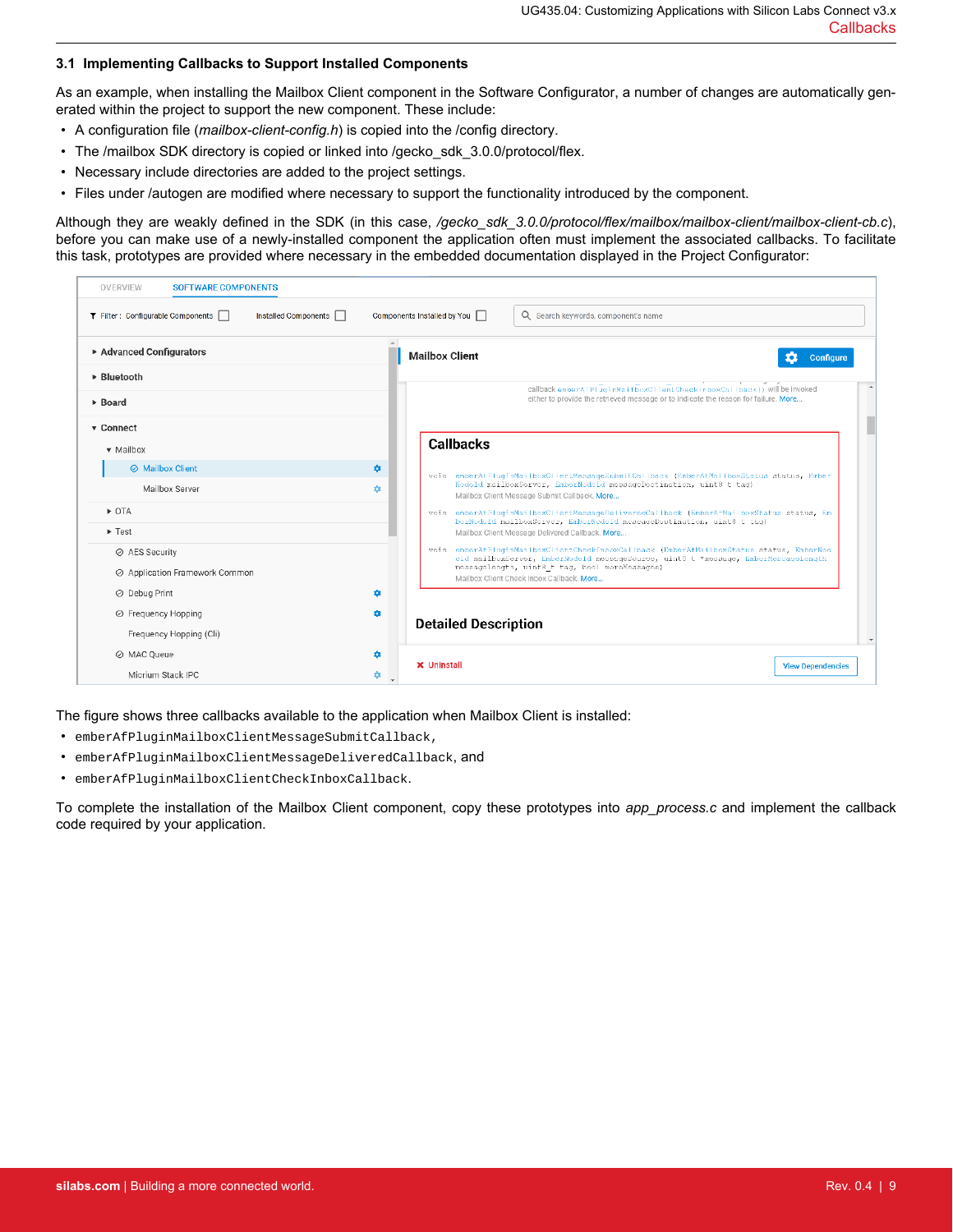### **4. Events**

The Connect Application Framework provides a simple event scheduler, which can be considered an extension of the callback mechanism. You can use this to set up delayed (or immediate) events without directly using a timer—similar to how you might accomplish this behavior using an RTOS task. However, Connect does not provide mutexes, semaphores, or queues without a proper RTOS (see Note below). The events scheduler cannot be disabled, as the Connect stack also uses this feature to schedule stack events (like periodic beacon transmission).

#### **Unless you need tight scheduling, Silicon Labs highly recommends that you use events instead of timers in Connect.**

**Note:** Events are still available when the RTOS kernel component is enabled. RTOS tasks usually use a lot of memory, so you can only create a handful of RTOS tasks. Alternatively, you can have 6 Connect events, and you only need to define a pointer variable to an EmberEventControl structure for each event.

#### **4.1 Creating an Event**

Events are created at run-time using emberAfAllocateEvent(), which is included with the Application Framework Common component.

This will add the event to the emAppEvents array (defined in *autogen/app\_framework\_event\_table.c*), which is used by the event scheduler. Each event requires a control (which is used to schedule it) and a callback (which is the function that will be executed when the scheduled event runs). Note: The events that populate emAppEvents in source originate from the stack and installed components, and are regenerated upon component install/uninstall operations – overwriting any user edits.

Be sure to define an EmberEventControl type pointer variable in your application for the control and implement the callback for any events you plan to use. Typically, this should be in *app\_process.c*, and will resemble the following:

```
EmberEventControl *myControl;
void myHandler(void){
}
```
See <https://docs.silabs.com/connect-stack/3.0/group-app-framework-common#gaf720508a9ada3dece4864ea2b320c9d7> for more information.

#### **4.2 Scheduling Events**

Once the callback of the scheduled event handler is running, it will be re-called repeatedly until either 1) it is set inactive, or 2) it is delayed. However, the callback function itself will run until it returns – it will not be stopped by an emberEventControlSetDelayMS command (like an RTOS).

Therefore, a primary responsibility for an event callback is to carefully manage the scheduling of the next repetition of the source event. The following APIs are most commonly used to schedule events:

- emberEventControlSetActive(EmberEventControl control) Schedules an event as soon as possible.
- emberEventControlSetDelayMS(EmberEventControl control, uint32\_t delay) Schedules an event to occur delay ms in the future.
- emberEventControlSetInactive(EmberEventControl control) Turns off an event until it is scheduled again (either with SetActive or SetDelayMS).

#### A typical event handler will look something like this:

```
void myHandler(void){
   emberEventControlSetInactive(myControl); //make sure to set the event inactive, if we need to reschedule, 
we'll do it later
   EmberStatus status = someTaskToPerform();
   if ( status != EMBER_SUCCESS ){ //task was unsuccessful, try again 1 second later
     emberEventControlSetDelayMS(myControl, 1000);
 }
}
```
For more details and the full available API, see the related API documentation at [https://docs.silabs.com/connect-stack/latest/group](https://docs.silabs.com/connect-stack/latest/group-event)[event](https://docs.silabs.com/connect-stack/latest/group-event).